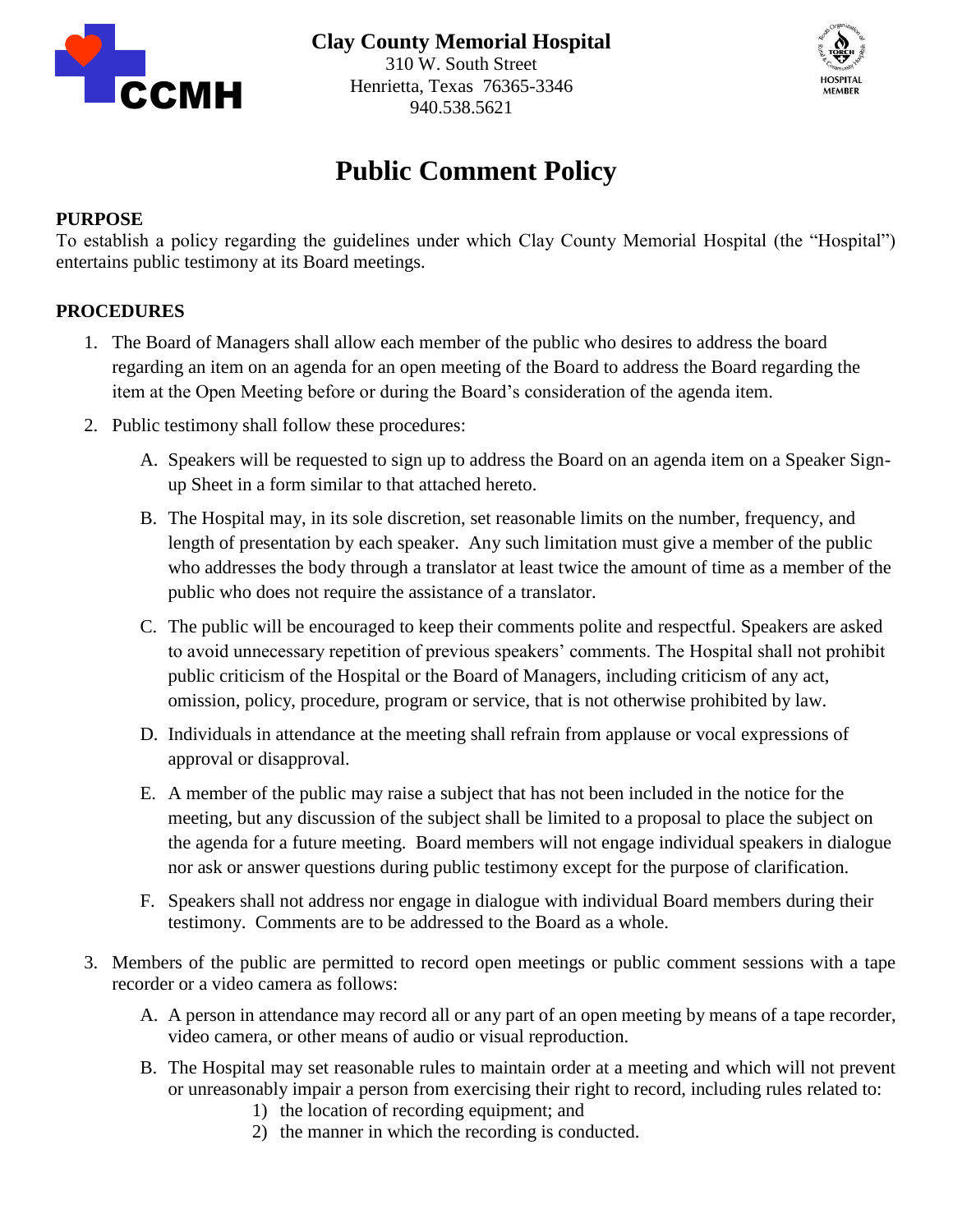



4. An individual who wishes to make a presentation to the Board of Managers for an item that is not on the agenda may submit a request to be placed on the agenda for a regular meeting. Such request shall be submitted in writing to the Chair of the Board of Managers through the Hospital Administration office on or before the third Tuesday of the month. Inclusion on the Board's agenda is within the sole discretion of the Chair of the Board of Managers and is separate from the public testimony on items already on the agenda.

### **REFERENCE:**

TEX. GOV'T CODE § 551.007; 551.023